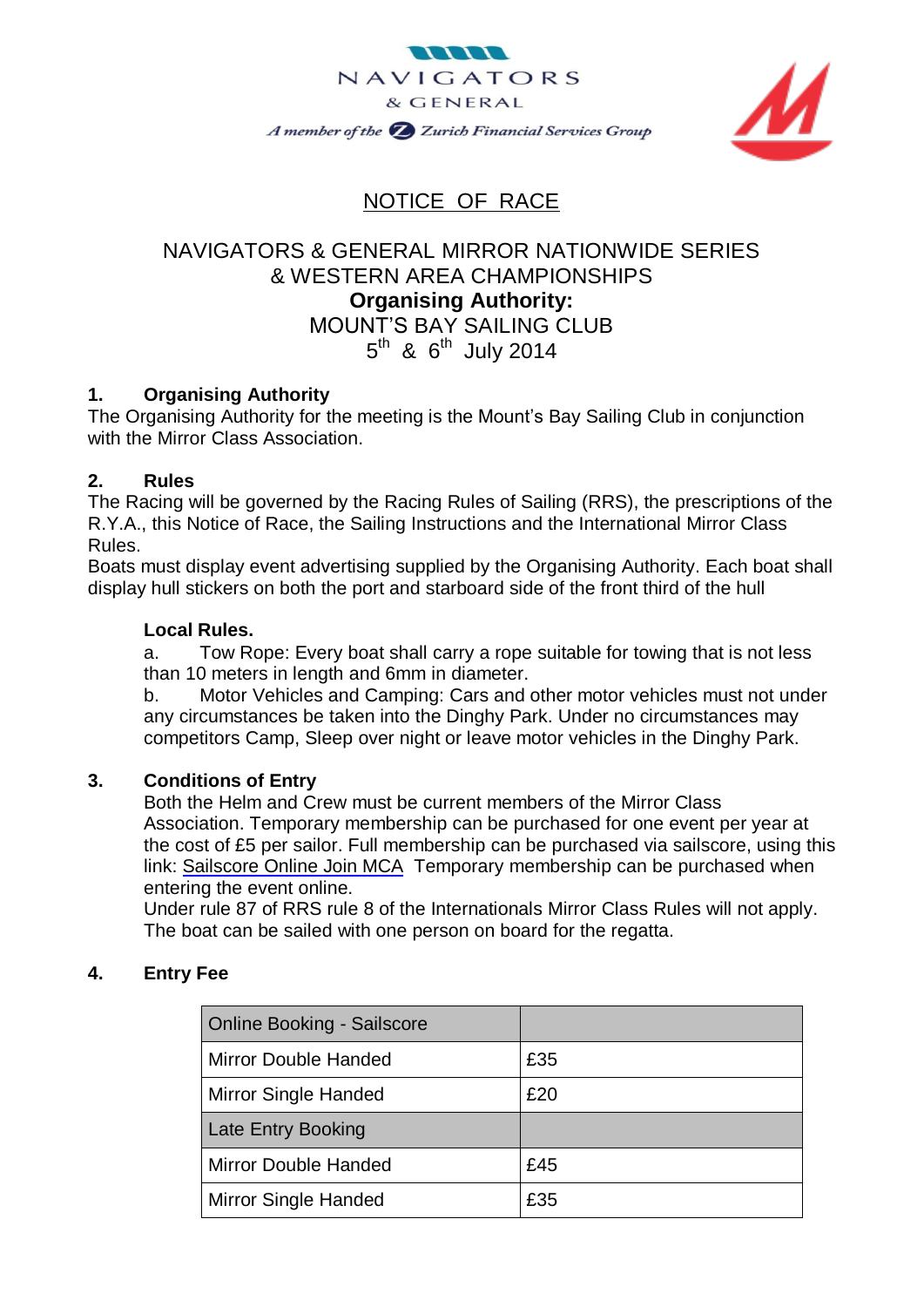The MCA will run online entry via [Sailscore](http://sailscore.apphb.com/mca/join.aspx) Online Join MCA

After 2100hrs on the Wednesday before the event starts the online entry system will close. Late entries will be taken on the day at MBSC Race Office in the Dinghy Pen. Temporary MCA Membership at £5 and full memberships can also be taken.

Please make cheques payable to the 'Mirror Class Association'

## **5. Registration and Briefing**

Competitors will register in MBSC Race Office in Dinghy Pen on Saturday 5<sup>th</sup> July, between 0900hrs – 1200hrs when Sailing Instructions will be issued. A competitors briefing will take place in the Dinghy Pen at 1200hrs.

## **6. Race Area and Course**

Racing will take place to the South and West of St Michael's Mount, in Mounts Bay. The Course will be a series of Triangle – Windward – Leeward legs. (Old Olympic)

#### **7. Race Schedule**

The event will comprise of Six Race Series. It is intended to run 3 Races each day starting at 1300hrs on Saturday 5<sup>th</sup> July. A start time of 1030hrs for Sunday 6<sup>th</sup> July. Races will be back to back each day. More than 3 races a day maybe sailed.

#### **8. Scoring**

One race is required to be completed to constitute a series. The series will be scored as provided in Appendix A of the RRS using the Low Point System. If three (3) or less races are sailed there will be no discards. If Four (4) or more races are sailed there will be one (1) discard.

#### 9. **Prizes**

Prizes will be given as follows: . 1st Helm & Crew 2nd Helm & Crew 3rd Helm & Crew 1st Single Handed Boat Endeavour Helm & Crew (last boat to complete all the races) Also a number of spot prizes may be award at the discretion of the Race Officer and Event Co-ordinator.

## 10. **Disclaimer of Liability**

Competitors participate in the regatta entirely at their own risk. See rule 4 (RRS) decision to race. The organising authority will not accept any liability for material damage or personal injury or death sustained in conjunction with or prior to, during, or after the regatta.

#### 11. **Insurance**

Each participating boat shall be insured with valid third-party liability insurance with a minimum cover of £3 million per incident or the equivalent.